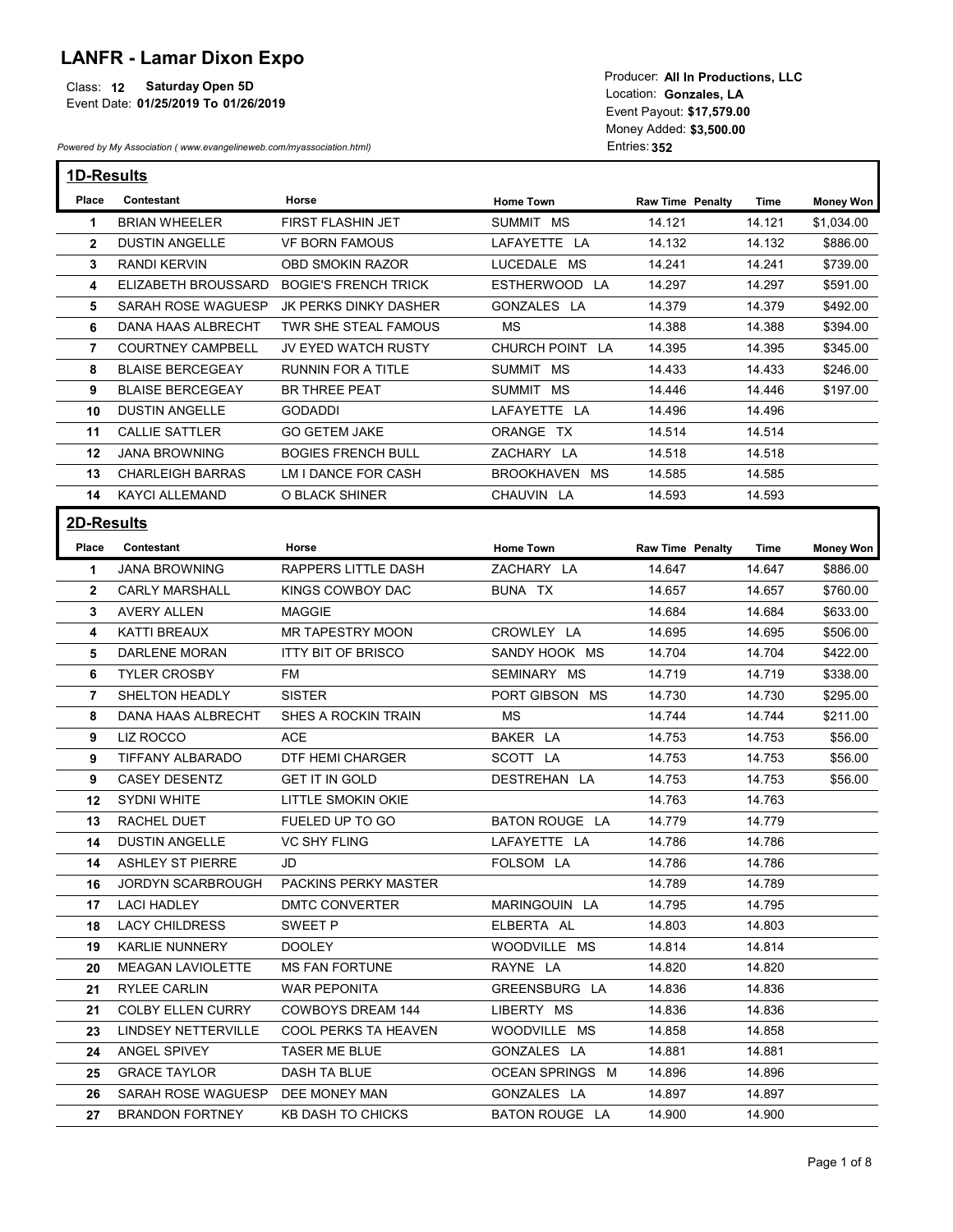|                  | <b>COOKIE MYERS</b>                            | CH                                         |                                |                            |                  |                              |
|------------------|------------------------------------------------|--------------------------------------------|--------------------------------|----------------------------|------------------|------------------------------|
| 28<br>29         | <b>SHAE FRANKLIN</b>                           | VINNIE                                     | GENMORA LA<br>ORANGE TX        | 14.906<br>14.909           | 14.906<br>14.909 |                              |
| 30               | <b>KYLIE KENNEDY</b>                           | <b>RUBY'S FRENCHMEN</b>                    | MADISONVILLE LA                | 14.925                     | 14.925           |                              |
| 30               | <b>KALEB BABIN</b>                             | <b>VOVS BLAZIN CASINO</b>                  | GONZALES LA                    | 14.925                     | 14.925           |                              |
| 32               | LINDSEY NETTERVILLE                            | AS GOOD AS PEACH GETS                      | WOODVILLE MS                   | 14.927                     | 14.927           |                              |
| 33               | DELANI LASSEIGNE                               | <b>SKEEZIXS PLAYGIRL</b>                   | HOUMA LA                       | 14.941                     | 14.941           |                              |
| 34               | KATELYN NICHOLSON                              | <b>KK LAREDO FIRE</b>                      | LAWRENCE MS                    | 14.952                     | 14.952           |                              |
| 35<br>35         | <b>COURTNEY CAMPBELL</b><br><b>LEXIE FROST</b> | OLE CHICADO FLAME<br>CEO KINDA SASSY GAL   | CHURCH POINT LA<br>SLIDELL LA  | 14.974<br>14.974           | 14.974<br>14.974 |                              |
| 37               | <b>JENNIFER TUGGLE</b>                         | THAT'S CORONA                              | CANKTON LA                     | 14.977                     | 14.977           |                              |
| 38               | <b>BRIANNA HARTMAN</b>                         | KISS MY BANG BANG                          | BATON ROUGE LA                 | 15.006                     | 15.006           |                              |
| 39               | <b>COLBY ELLEN CURRY</b>                       | <b>WHISKEY BABY</b>                        | LIBERTY MS                     | 15.009                     | 15.009           |                              |
| 40               | <b>CHEYENNE ATKINS</b>                         | VK DESIGNEDTOSHINE                         | SUMRALL MS                     | 15.017                     | 15.017           |                              |
| 41               | <b>MACY HURST</b>                              | <b>CAMMY</b>                               |                                | 15.022                     | 15.022           |                              |
| 42               | DUSTIN ANGELLE<br>42 TY MARKS                  | SO THIS GALS ON FIRE<br><b>ELSA</b>        | LAFAYETTE LA<br>HATTIESBURG MS | 15.025<br>15.025           | 15.025<br>15.025 |                              |
| 44               | <b>LINDSEY NETTERVILLE</b>                     | PJH FLITS ZERO JET                         | WOODVILLE MS                   | 15.027                     | 15.027           |                              |
| 45               | MICHELLE BEGNAUD                               | STOLIS TEX PLAYGIRL                        | DUSON LA                       | 15.034                     | 15.034           |                              |
| 46               | <b>KAYCI ALLEMAND</b>                          | SHINING DILIGENCE                          | CHAUVIN LA                     | 15.041                     | 15.041           |                              |
| 47               | <b>BAILEY ZIEVERT</b>                          | <b>WRANGLERS STONE SOB</b>                 | TICKFAW LA                     | 15.056                     | 15.056           |                              |
| 48               | <b>COURTNEY CUEVAS</b><br><b>BETH ELLZEY</b>   | DOCS PLAYBOY CASH<br>PEPPYS BUGGIN TANK    | GULFPORT MS<br>ELLISVILLE MS   | 15.057<br>15.076           | 15.057<br>15.076 |                              |
| 49<br>49         | <b>CARLY MARSHALL</b>                          | LENAS BRONSON CHIC                         | BUNA TX                        | 15.076                     | 15.076           |                              |
| 51               | STEPHANIE WHEELER                              | <b>FIREBALLONTHEROCKS</b>                  | HATTIESBURG MS                 | 15.078                     | 15.078           |                              |
| 52               | LEIGH MCDONALD                                 | <b>PENNY</b>                               | COLLINS MS                     | 15.079                     | 15.079           |                              |
| 53               | <b>BAILEY ZIEVERT</b>                          | EASY ON THE STARLIGHT                      | TICKFAW LA                     | 15.081                     | 15.081           |                              |
| 54               | <b>JENNIFER TUGGLE</b>                         | PERKS FLIT                                 | CANKTON LA                     | 15.083                     | 15.083           |                              |
| 55               | AIMEE HEBERT                                   | <b>CHARLENE DASHER</b>                     | DENHAM SPRINGS L               | 15.087                     | 15.087           |                              |
| 56<br>57         | KORTNEY LEE<br><b>LOGAN HESTER</b>             | COLONEL FLITS MONEY<br><b>MR DASH CASH</b> | WALKER LA<br>PERKINSTON MS     | 15.093<br>15.094           | 15.093<br>15.094 |                              |
| 58               | PERRI JEAN PREJEANT                            | <b>JESS</b>                                | GIBSON LA                      | 15.095                     | 15.095           |                              |
| 3D-Results       |                                                |                                            |                                |                            |                  |                              |
| Place            | Contestant                                     | Horse                                      | Home Town                      |                            | Time             |                              |
| $\mathbf 1$      | <b>HOLLY PARRISH</b>                           | FIRST KOOL PINES                           | BREAUX BRIDGE LA               | Raw Time Penalty<br>15.121 | 15.121           | <b>Money Won</b><br>\$738.00 |
| $\mathbf{2}$     | STEPHANIE CHISHOLM                             | <b>FRECKLE CAT</b>                         | LUCEDALE MS                    | 15.142                     | 15.142           | \$633.00                     |
| 3                | <b>CHELSI GUILLORY</b>                         | SOME HOT CHIC                              | KENTWOOD LA                    | 15.147                     | 15.147           | \$527.00                     |
| 4                | <b>CRYSTAL TATE</b>                            | SAN JOS SCOOTER                            |                                | 15.167                     | 15.167           | \$422.00                     |
| 5                | <b>MACY MANGUM</b>                             | BE ON THE LOOKOUT                          | PETAL MS                       | 15.169                     | 15.169           | \$352.00                     |
| 6                | <b>MONTANA ROY</b>                             | SASS ME IN FRENCH                          | DUSON LA                       | 15.177                     | 15.177           | \$281.00                     |
| 7                | <b>HANNAH ADAMS</b><br>JODIE SUMMERS           | ALI<br><b>SPENCERS PRIDE</b>               | THIBODAUX LA<br>SORRENTO LA    | 15.181<br>15.183           | 15.181<br>15.183 | \$246.00<br>\$176.00         |
| 8<br>9           | RYLEE JO MARYMAN                               | WYO STARLIGHT SPECIAL                      | <b>SAINT FRANCISVILLE</b>      | 15.186                     | 15.186           | \$141.00                     |
| 10               | <b>LINDSEY MILLER</b>                          | MP READY FOR DINERO                        | PEARL MS                       | 15.187                     | 15.187           |                              |
| 11               | JEANNIE BRYANT                                 | SFW TUCKED IN CASHMIR                      | DEVILLE LA                     | 15.188                     | 15.188           |                              |
|                  | <b>BETH ELLZEY</b>                             | SHAWNEE JET MOON                           | ELLISVILLE MS                  | 15.190                     | 15.190           |                              |
| 12 <sup>12</sup> | <b>LACY CHILDRESS</b>                          | PARKING ON A HILL                          | ELBERTA AL                     | 15.210                     | 15.210           |                              |
| 13               |                                                | <b>COPPER JAMES</b>                        | BAKER LA                       | 15.213                     | 15.213           |                              |
|                  | 14 OLIVIA SHELTON                              |                                            | MEADVILLE MS                   | 15.232                     | 15.232           |                              |
| 15               | BOBBYGRACE THORNTO TREASURED STRAIGHT          |                                            |                                |                            |                  |                              |
| 16<br>17         | <b>MORGAN MCGREW</b>                           | ACE                                        |                                | 15.233                     | 15.233           |                              |
| 18               | ADRIENNE SANDIFER<br><b>MEGAN BURSON</b>       | MP THE LAST LADYBUG<br>SHEZA COPPER COIN   | FLORENCE MS<br>HOUMA LA        | 15.236<br>15.239           | 15.236<br>15.239 |                              |
|                  |                                                |                                            |                                |                            |                  |                              |
|                  |                                                |                                            |                                |                            |                  | Page 2 of 8                  |
|                  |                                                |                                            |                                |                            |                  |                              |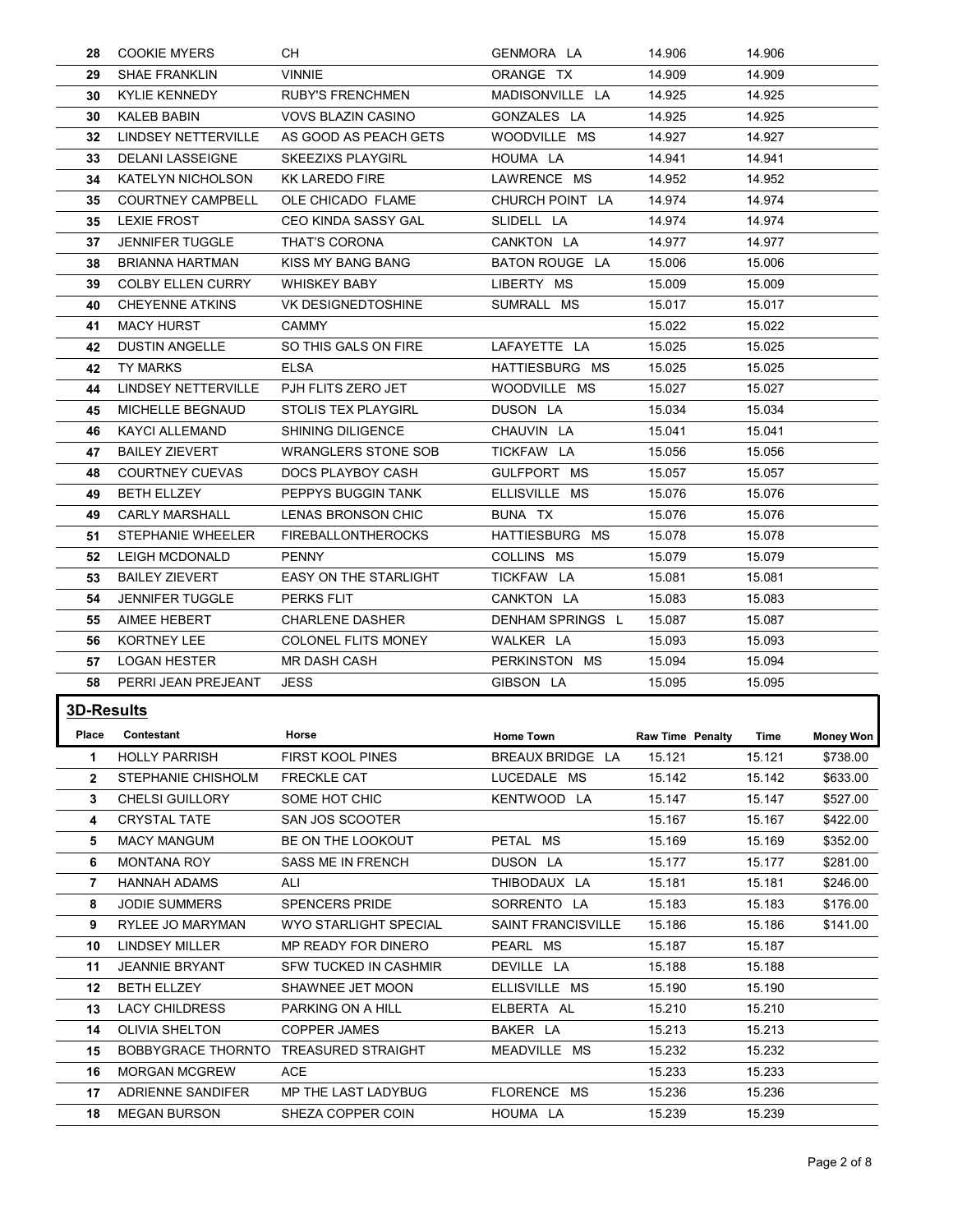| 19       | <b>DUSTIN ANGELLE</b>                               | WHISTLE AT THE SUN                                      | LAFAYETTE LA                    | 15.247           | 15.247           |
|----------|-----------------------------------------------------|---------------------------------------------------------|---------------------------------|------------------|------------------|
| 20       | SARAH ROSE WAGUESP MS BONIC BELLA                   |                                                         | GONZALES LA                     | 15.258           | 15.258           |
| 21       | DELANI LASSEIGNE                                    | BAR B DUN CAN BOOGIE                                    | HOUMA LA                        | 15.266           | 15.266           |
| 22<br>23 | LINDSEY BOUVIER<br><b>HALEY WALKER</b>              | <b>ALLEY</b><br><b>ROOSTER</b>                          | FOLSOM LA<br>SAINT FRANCISVILLE | 15.268<br>15.275 | 15.268<br>15.275 |
| 24       | <b>CHRISTY BARRAS</b>                               | SL MISS PEPPY KATE                                      | BROOKHAVEN MS                   | 15.277           | 15.277           |
| 25       | ANGELA WISBY                                        | GOAT                                                    | PITKIN LA                       | 15.278           | 15.278           |
| 26       | RHEALYN LEGENDRE<br><b>JESSICA ROBERTSON</b>        | <b>ROSE</b><br><b>HEZA SPECIAL TORO</b>                 | LOCKPORT LA<br>GONZALES LA      | 15.284<br>15.291 | 15.284<br>15.291 |
| 27<br>28 | <b>KALEB BABIN</b>                                  | OUTLAW                                                  | GONZALES LA                     | 15.320           | 15.320           |
| 29       | <b>BRIAN WHEELER</b>                                | <b>KOODOHS</b>                                          | SUMMIT MS                       | 15.321           | 15.321           |
| 30       | <b>BRENNAN WEIGEL</b>                               | <b>MASTERS BAYOU LADY</b>                               | HARVEY LA                       | 15.322           | 15.322           |
| 31<br>32 | NICOLE AUTHEMENT<br><b>LOGAN HESTER</b>             | <b>TREATER</b><br><b>COPPER NIGHT BAR</b>               | BOURG LA<br>PERKINSTON MS       | 15.326<br>15.329 | 15.326<br>15.329 |
| 33       | ANGELA RICHARDSON                                   | <b>TORI</b>                                             | JACKSON LA                      | 15.348           | 15.348           |
| 34       | SIDNEY SEHON                                        | I'M YOUR GUY                                            | GONZALES LA                     | 15.350           | 15.350           |
| 35       | <b>TRACEY LANGE</b>                                 | <b>CRITTERS SUPERFLY</b>                                | COVINGTON LA                    | 15.359           | 15.359           |
| 36       | <b>CRISTIANA SHAFFER</b><br><b>BLAISE BERCEGEAY</b> | TRIANGLE COLONEL<br><b>BR DUCK DUCK GOOSE</b>           | CENTRAL LA<br>SUMMIT MS         | 15.362<br>15.367 | 15.362<br>15.367 |
| 37<br>38 | RHEA PITRE                                          | <b>SNOWFLAKE JACK</b>                                   | RACELAND LA                     | 15.374           | 15.374           |
| 39       | STEVIE RAYNE WESTRO CRAZY MOMMA                     |                                                         |                                 | 15.394           | 15.394           |
| 40       | <b>SARA MARBLE</b>                                  | LCR MS COILED CASH                                      | BROOKHAVEN MS                   | 15.406           | 15.406           |
| 40       | <b>BAILEE HARP</b>                                  | DO YA WANNA DUAL                                        | ETHEL LA                        | 15.406           | 15.406           |
| 42<br>43 | <b>BAILEY MCILWAIN</b><br><b>EMILY GATLIN</b>       | <b>QUICK DREAM MAKER</b><br><b>BOGIESSMOOTH SUNRISE</b> | LUCEDALE MS<br>PRAIRIEVILLE LA  | 15.408<br>15.412 | 15.408<br>15.412 |
| 44       | PERRY SULLIVAN                                      | PLAYIN DOCS GOLD                                        |                                 | 15.417           | 15.417           |
| 45       | ANGELA HICKMAN                                      | HANCOCK JET                                             | DERIDDER LA                     | 15.420           | 15.420           |
| 46       | ANGIE JEAN                                          | <b>HAPPYBUCKINMARDIGRAS</b>                             | PEARL RIVER LA                  | 15.432           | 15.432           |
| 47<br>48 | <b>VICTORIA GIOVENGO</b><br><b>MALLORY DUNCAN</b>   | PERKS DARK ANGEL<br>GOOSE                               | DENHAM SPRINGS L                | 15.439<br>15.440 | 15.439<br>15.440 |
| 49       | <b>WAYNE DURHAM</b>                                 | BANDIT                                                  | DENHAM SPRINGS L                | 15.445           | 15.445           |
| 50       | NEENAH THOMAS                                       | RED HEADED BULLY                                        | AMITE LA                        | 15.447           | 15.447           |
| 51       | NIKKI WHITE                                         | IMA RARE WRANGLER                                       | WESSON MS                       | 15.467           | 15.467           |
| 52<br>53 | <b>CHEYENNE LOPINTO</b><br>NICOLE TRAHAN            | CAFFEE LATTE<br>PEPPYS DUAL TROUBLE                     | RACELAND LA                     | 15.469<br>15.471 | 15.469<br>15.471 |
| 54       | <b>NELLIE ALSTON</b>                                | WHATA QUICK ROCKET                                      | LUCEDALE MS                     | 15.485           | 15.485           |
| 55       | RHEA PITRE                                          | SHOWDOWNS BAY ROXIE                                     | RACELAND LA                     | 15.487           | 15.487           |
| 56       | <b>JENNIFER ETHERIDGE</b>                           | PACKIN IN THE MAGIC                                     | WALKER LA                       | 15.495           | 15.495           |
| 57<br>58 | <b>HALIE WRIGHT</b><br><b>KARRIGAN CAGLEY</b>       | TRAIN<br><b>ALIVEN PERKIN</b>                           | AMITE LA<br>LIVINGSTON LA       | 15.496<br>15.509 | 15.496<br>15.509 |
| 59       | <b>JENNIFER BRIDGES</b>                             | LUNA                                                    |                                 | 15.519           | 15.519           |
| 60       | <b>EMILIE HOLMES</b>                                | <b>FROST</b>                                            | WAGGAMAN LA                     | 15.524           | 15.524           |
| 61       | <b>BRANDON FORTNEY</b>                              | I LIKE MY SOCKS DIRTY                                   | BATON ROUGE LA                  | 15.534           | 15.534           |
| 62<br>63 | MCKYNZIE DORSEY<br>SIERRA DANLEY                    | <b>CASHS STREAKIN HONOR</b><br><b>SLD DASHIN JETT</b>   | NEW IBERIA LA<br>FOLSOM LA      | 15.537<br>15.539 | 15.537<br>15.539 |
| 64       | TRISTA ROHMAN                                       | MISS DO DA TEE                                          |                                 | 15.542           | 15.542           |
| 65       | <b>MORGAN HOLMES</b>                                | <b>JAB OF PEPPERLINA</b>                                | ROBERT LA                       | 15.552           | 15.552           |
| 66       | <b>GRACE JOHNSON</b>                                | DOCS SHINING PLAYGIRL                                   | CROSSETT AR                     | 15.555           | 15.555           |
| 67<br>68 | <b>COLIE DAVIS</b><br><b>BRENNAN WEIGEL</b>         | LOTTO<br>THIS CATS RUNNING BAY                          | COVINGTON LA<br>HARVEY LA       | 15.559<br>15.563 | 15.559<br>15.563 |
| 69       | <b>LEANN CEDOTAL</b>                                | <b>ZIPPOS FANCY INVESTER</b>                            |                                 |                  |                  |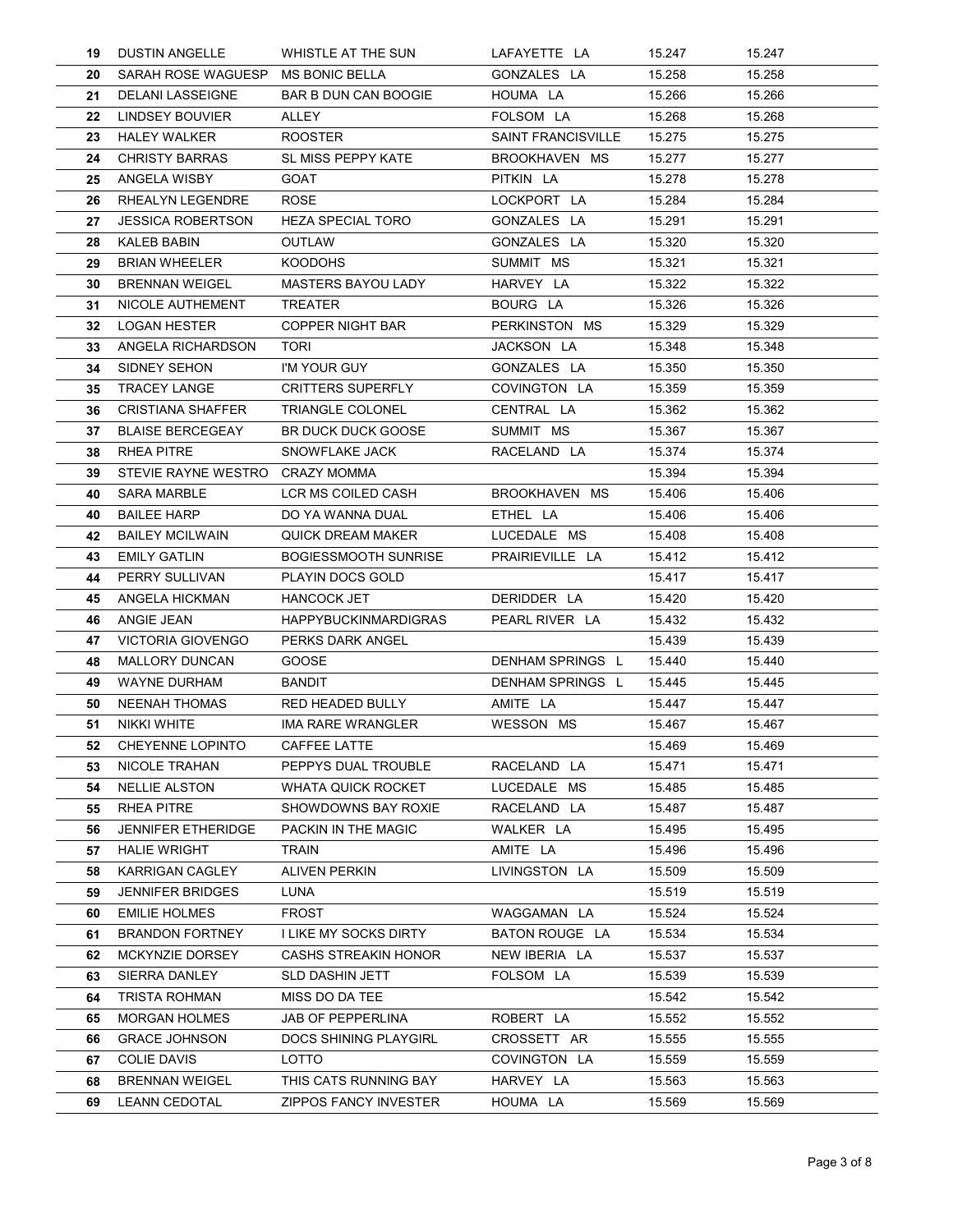|                   | <b>JOSLYN PARNELL</b>                          | <b>POCKET</b>                            | SLAUGHTER LA                | 15.578                  | 15.578           |                      |
|-------------------|------------------------------------------------|------------------------------------------|-----------------------------|-------------------------|------------------|----------------------|
|                   | <b>71 SHANNON SMITH</b>                        | <b>BUSY LACIN CHEX</b>                   |                             | 15.608                  | 15.608           |                      |
| <b>4D-Results</b> |                                                |                                          |                             |                         |                  |                      |
| Place             | Contestant                                     | Horse                                    | <b>Home Town</b>            | <b>Raw Time Penalty</b> | Time             | <b>Money Won</b>     |
| $\mathbf 1$       | KATHY STRAUGHAN<br><b>RILEY BRUMFIELD</b>      | <b>SKINNY</b><br><b>TANGO</b>            | RACELAND LA                 | 15.635<br>15.637        | 15.635           | \$591.00<br>\$506.00 |
| $\mathbf{2}$<br>3 | <b>KELSEY BITTER</b>                           | WILD THING                               | FOLSOM LA                   | 15.648                  | 15.637<br>15.648 | \$422.00             |
| 4                 | <b>DESI LASSEIGNE</b>                          | <b>MS APRIL LITO</b>                     | HOUMA LA                    | 15.651                  | 15.651           | \$337.00             |
| 5                 | <b>BETTLYN BABIN</b>                           | <b>FUEL</b>                              | DERIDDER LA                 | 15.663                  | 15.663           | \$281.00             |
| 6<br>7            | <b>EMILY MARCEAUX</b><br><b>SARA ARCENEAUX</b> | <b>WENDY</b><br>I PREFER YOU             | DUSON LA<br>CARENCRO LA     | 15.666<br>15.677        | 15.666<br>15.677 | \$225.00<br>\$197.00 |
| 8                 | MARGARET SPANGLER                              | HORSE                                    | KENTWOOD LA                 | 15.694                  | 15.694           | \$141.00             |
| 9                 | RILEY DAVIS                                    | DASH FOR NUGGET                          | HINESTON LA                 | 15.701                  | 15.701           | \$56.00              |
| 9                 | <b>COURTNEY BALLARD</b>                        | KODYS QUICK PISTOL                       | CLINTON LA                  | 15.701                  | 15.701           | \$56.00              |
|                   | 11 ANGELA WISBY<br>12 TY MARKS                 | VEGAS<br>IM A REBEL                      | PITKIN LA<br>HATTIESBURG MS | 15.706<br>15.707        | 15.706<br>15.707 |                      |
| 13                | <b>BRANDIE DURHAM</b>                          | <b>RAINEY</b>                            | ZACHARY LA                  | 15.714                  | 15.714           |                      |
|                   | 14 NED RUSHING JR                              | SWEETS                                   | LONG BEACH MS               | 15.726                  | 15.726           |                      |
|                   | 15 ALISA LANDRY                                | <b>BIANKUS FRENCH BOY</b>                | GONZALES LA                 | 15.734                  | 15.734           |                      |
| 16<br>17          | <b>BRANDY S HAYNIE</b><br>KIRSTYN NUGENT       | <b>BLAZERS MAGNOLIA</b><br>HARLEY        | WALKER LA<br>EFFIE LA       | 15.737<br>15.768        | 15.737<br>15.768 |                      |
| 17                | <b>CHARLEIGH BARRAS</b>                        | SKIPPIE GREASEBAR                        | BROOKHAVEN MS               | 15.768                  | 15.768           |                      |
|                   | 19 KARLA DARGIS                                | KATIE COCO BARS                          | AMITE LA                    | 15.769                  | 15.769           |                      |
| 20                | <b>BRITTANY CUEVAS</b>                         | <b>MAPIMI</b>                            |                             | 15.780                  | 15.780           |                      |
| 21<br>22          | <b>NED RUSHING</b><br><b>HARLEY STAFFORD</b>   | <b>SNOW FLAKE</b><br>LEO                 | LONG BEACH MS               | 15.806<br>15.808        | 15.806<br>15.808 |                      |
|                   | 23 SARA ARCENEAUX                              | MISS SILVER GEORGIA                      | CARENCRO LA                 | 15.812                  | 15.812           |                      |
| 24                | <b>KRISTIN BOOKER</b>                          | <b>BK'S MAGIC PIE</b>                    | CLINTON LA                  | 15.821                  | 15.821           |                      |
| 25                | <b>SARA MARBLE</b>                             | <b>DIANKO</b>                            | BROOKHAVEN MS               | 15.838                  | 15.838           |                      |
| 26<br>27          | OLIVIA DYESS<br><b>GENTRY GIACONE</b>          | <b>DOC</b><br><b>IVORY LA JOLLY</b>      | INDEPENDENCE LA             | 15.855<br>15.862        | 15.855<br>15.862 |                      |
| 27                | <b>MIKKI PARNELL</b>                           | RAPPIN N DASHIN                          | SLAUGHTER LA                | 15.862                  | 15.862           |                      |
| 29                | <b>DUSTIN ANGELLE</b>                          | SMOOTH MOVIN GUY                         | LAFAYETTE LA                | 15.866                  | 15.866           |                      |
| 30 <sub>o</sub>   | <b>CAITLIN RANDALL</b>                         | BL8 ESPECIAL LEE                         | LUCEDALE MS                 | 15.880                  | 15.880           |                      |
| 30                | <b>MELISSA MOUTON</b><br>32 PENNY STONE        | LITTLE FISH                              | SCOTT LA                    | 15.880                  | 15.880           |                      |
| 33                | RAMSIE PREJEAN                                 | LIGHTNIN ZIP BAR<br>WONDER BABY BAY SIX  | JACKSON LA<br>GONZALES LA   | 15.886<br>15.896        | 15.886<br>15.896 |                      |
| 34                | <b>KRYSTA THERIOT</b>                          | <b>CHIEF</b>                             | LAFAYETTE LA                | 15.918                  | 15.918           |                      |
| 35                | JENNIFER ETHERIDGE                             | FIELD OF MAGIC                           | WALKER LA                   | 15.952                  | 15.952           |                      |
| 36                | <b>STACY WHITE</b>                             | <b>BANGO</b>                             | WESSON MS                   | 15.959                  | 15.959           |                      |
| 37<br>38          | KAITLYN ROBICHAUX<br><b>BETH CANNON</b>        | SHOWDOWNS BAY ROXIE<br>JESS A LADIES MAN | RACELAND LA<br>COVINGTON LA | 15.970<br>15.977        | 15.970<br>15.977 |                      |
| 39                | <b>TYLER FAGAN</b>                             | <b>SASSY CITIZEN</b>                     | POPLARVILLE MS              | 15.983                  | 15.983           |                      |
| 40                | SONJA HUGHES                                   | HAULING IN THE MONEY                     | OAKDALE LA                  | 16.004                  | 16.004           |                      |
| 41                | <b>MORGAN MCGREW</b>                           | <b>PISTOL</b>                            |                             | 16.017                  | 16.017           |                      |
| 42                | JAYDA WESTBROOK<br>43 DESTAINE JOHNSON         | WAITIN ON THE MAILMAN<br>SADIE           | ST ROSE LA<br>DEVILLE LA    | 16.026<br>16.044        | 16.026<br>16.044 |                      |
| 44                | <b>ASHLEY SMITH</b>                            | CHARLIE                                  |                             | 16.057                  | 16.057           |                      |
| 45                | <b>TYLER FAGAN</b>                             | <b>BUBBLE GUM</b>                        | POPLARVILLE MS              | 16.068                  | 16.068           |                      |
| 46                | RHEA PITRE                                     | TARZAN                                   | RACELAND LA                 | 16.078                  | 16.078           |                      |
|                   | 47 CHARLEIGH BARRAS                            | JOHNNY B GOOD                            | BROOKHAVEN MS               | 16.082                  | 16.082           |                      |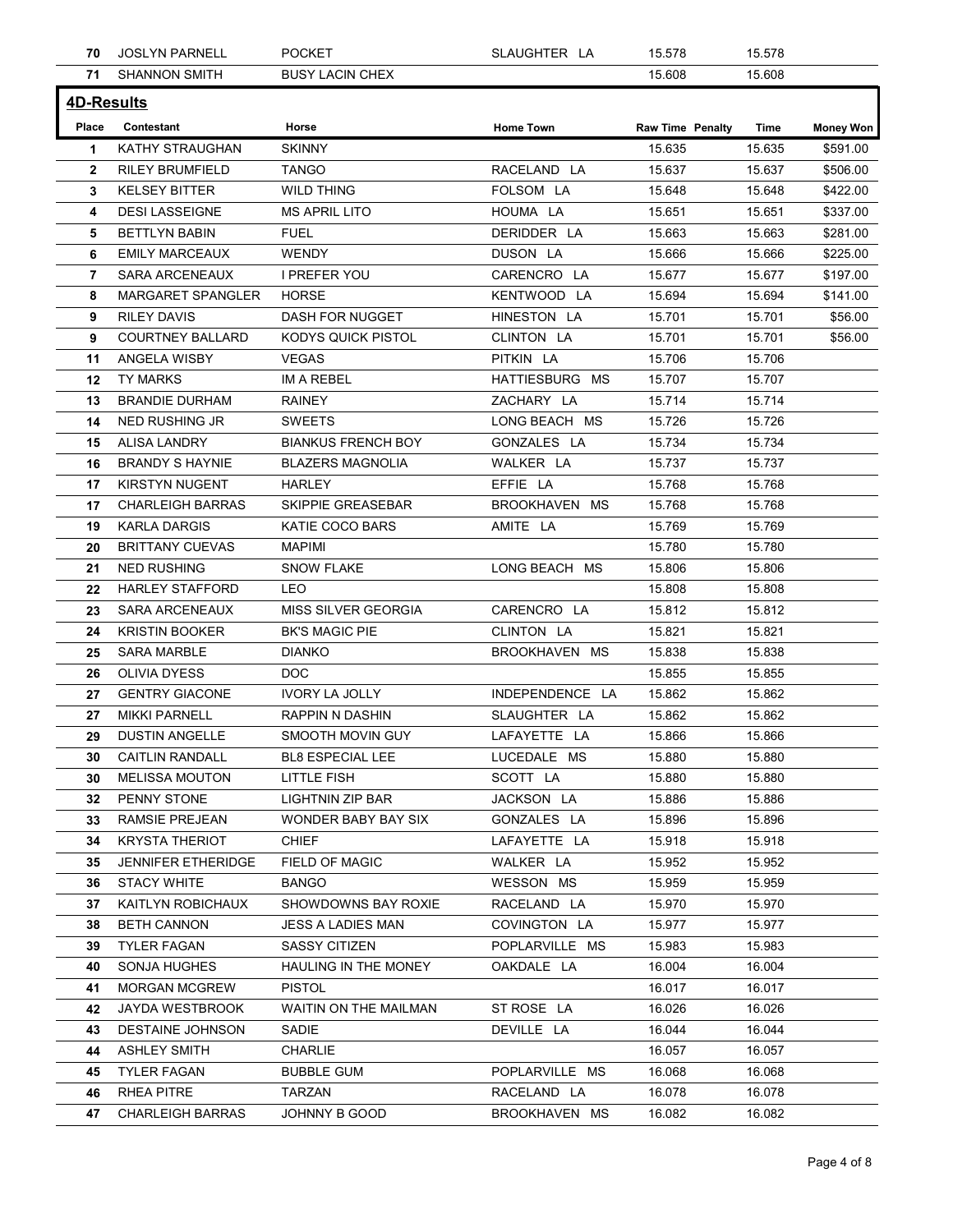| 48<br>49<br>5D-Results | <b>SIERRA PARRISH</b>                            | LIL RED CAJUN PRIEST                  | BREAUX BRIDGE LA                  | 16.117                  | 16.117           |                      |
|------------------------|--------------------------------------------------|---------------------------------------|-----------------------------------|-------------------------|------------------|----------------------|
|                        | TIFFANY ALBARADO                                 | <b>CORONA'S DIPPIN RIO</b>            | SCOTT LA                          | 16.118                  | 16.118           |                      |
|                        |                                                  |                                       |                                   |                         |                  |                      |
| Place                  | Contestant                                       | Horse                                 | <b>Home Town</b>                  | <b>Raw Time Penalty</b> | Time             | <b>Money Won</b>     |
| $\mathbf 1$            | OLIVIA SHELTON                                   | <b>BLUE CINCO GAL</b>                 | BAKER LA                          | 16.161                  | 16.161           | \$443.00             |
| $\mathbf{2}$           | <b>BROOKLYN RINGO</b>                            | <b>BENTLEY</b>                        | OSCAR LA                          | 16.179                  | 16.179           | \$379.00             |
| 3<br>4                 | <b>LACI CRAYTON</b><br>AMANDA ADAMS              | ROYAL ZIPS LENA<br>PERKS ROYAL DASH   | THIBODAUX LA                      | 16.184<br>16.198        | 16.184<br>16.198 | \$316.00<br>\$253.00 |
| 5                      | <b>MELISSA MOUTON</b>                            | PHTWOTIMIN STREAKER                   | SCOTT LA                          | 16.203                  | 16.203           | \$211.00             |
| 6                      | <b>TAYLOR THERIOT</b>                            | JIM                                   | HOUMA LA                          | 16.206                  | 16.206           | \$169.00             |
| 7                      | <b>SAMI SYLVESTER</b>                            | <b>CLASSIEST FLIT BAR</b>             | PRAIRIEVILLE LA                   | 16.209                  | 16.209           | \$148.00             |
| 8<br>9                 | <b>JESSI LYNN BRUNO</b><br>ANGEL COX             | LENA FAJITA ROSE<br>WRANGLER          | RACELAND LA<br>LORANGER LA        | 16.218<br>16.227        | 16.218<br>16.227 | \$105.00<br>\$84.00  |
| 10                     | <b>KRYSTA THERIOT</b>                            | ZIPPY                                 | LAFAYETTE LA                      | 16.269                  | 16.269           |                      |
|                        | 11 ASHLEY SMITH                                  | LITTLE PISTOL SENOR                   |                                   | 16.273                  | 16.273           |                      |
| 12                     | PAT TAUZIN                                       | OREO                                  | DENHAM SPRINGS L                  | 16.289                  | 16.289           |                      |
| 14                     | 13 TISH MARSH<br>MALLORY DUNCAN                  | ASHLEY'S LUCKY LADY<br>SILVER         | DENHAM SPRINGS L                  | 16.330<br>16.331        | 16.330<br>16.331 |                      |
|                        | 15 TAYLOR BROWN                                  | PEYOTE                                |                                   | 16.333                  | 16.333           |                      |
| 16                     | <b>EMILY BERTHAUT</b>                            | FANCY LADYS ROCKET                    | ANGIE LA                          | 16.345                  | 16.345           |                      |
|                        | 17 NICOLE TRAHAN                                 | PACER                                 | RACELAND LA                       | 16.350                  | 16.350           |                      |
| 18                     | <b>KAREN WORTHINGTON</b><br>19 KAREN WORTHINGTON | <b>PITCHFORK</b><br>PEPTO             |                                   | 16.401<br>16.435        | 16.401<br>16.435 |                      |
| 20                     | <b>HAYLIE AULD</b>                               | PAL                                   | IRVINGTON AL                      | 16.464                  | 16.464           |                      |
| 21                     | BOBBYGRACE THORNTO PRINCESS CHEYENNE             |                                       | MEADVILLE MS                      | 16.479                  | 16.479           |                      |
|                        | 22 OLIVIA KATE GUIDRY                            | TANK                                  | DUSON LA                          | 16.540                  | 16.540           |                      |
| 24                     | 23 KRISTEN ROBY<br>MISTI THIBODEAUX              | <b>TOGIES RED CAT</b><br><b>BELLE</b> | <b>BATON ROUGE LA</b><br>DUSON LA | 16.592<br>16.595        | 16.592<br>16.595 |                      |
|                        | 25 KYLE CARTIMIGLIA                              | TEA TIME AT SIX                       | NEW IBERIA LA                     | 16.602                  | 16.602           |                      |
| 26                     | <b>BROOKE ROMIG</b>                              | PRONTOS SMOOTH BREEZ                  | DENHAM SPRINGS L                  | 16.612                  | 16.612           |                      |
| 27                     | JULIA CHAMPAGNE                                  | <b>THUNDER</b>                        | HOUMA LA                          | 16.677                  | 16.677           |                      |
| 28                     | <b>EMILY HYMEL</b>                               | REMEMBER ME I'M SMART                 |                                   | 16.709                  | 16.709           |                      |
|                        | 29 KAYLYNN THERIOT<br>30 AUDREE ERVIN            | <b>FAME DASHER</b><br>COLE            | HOUMA LA                          | 16.784<br>16.794        | 16.784<br>16.794 |                      |
|                        | 31 ALYSON CLARK                                  | <b>BODEES SMART CAT</b>               | SCOTT LA                          | 16.855                  | 16.855           |                      |
|                        | 32 AVERY JACKSON                                 | CE BOOGER RED                         |                                   | 16.860                  | 16.860           |                      |
| 33                     | <b>DEBBIE SMITH</b>                              | <b>SWAMPWITCH</b>                     | BATON ROUGE LA                    | 16.909                  | 16.909           |                      |
| 35                     | 34 LAUREN SAUCIER<br>JAYDA WESTBROOK             | <b>DIESEL</b><br><b>MISTER</b>        | ST ROSE LA                        | 16.944<br>16.993        | 16.944<br>16.993 |                      |
| 36                     | <b>MACY HURST</b>                                | <b>TRUCK</b>                          |                                   | 17.008                  | 17.008           |                      |
| 37                     | <b>HAYLEE FAIRCHILD</b>                          | <b>BUCKSHOT</b>                       | GEISMAR LA                        | 17.018                  | 17.018           |                      |
| 38                     | <b>EMILY GATLIN</b>                              | <b>FRENCH MISS OTOE</b>               | PRAIRIEVILLE LA                   | 17.149                  | 17.149           |                      |
| 39                     | <b>GAYLA BUTLER</b><br><b>RILEY BRUMFIELD</b>    | <b>PONTOON</b><br><b>BOONS MCBLUE</b> | GLENMORA LA<br>RACELAND LA        | 17.164<br>17.182        | 17.164<br>17.182 |                      |
| 40<br>41               | ELLE LOUVIERE                                    | SAMEA                                 | PRAIRIEVILLE LA                   | 17.187                  | 17.187           |                      |
|                        | 42 AUBREY WESTBROOK                              | <b>MISTER</b>                         | ST ROSE LA                        | 17.333                  | 17.333           |                      |
|                        | 43 AUBREY WESTBROOK                              | WAITIN ON THE MAILMAN                 | ST ROSE LA                        | 17.370                  | 17.370           |                      |
| 44                     | <b>MARIA DUHON</b>                               | LEOS HICKORY SKIP                     | LAFAYETTE LA                      | 17.375                  | 17.375           |                      |
| 45<br>46               | MIA BALDWIN<br><b>KERI GRANGER</b>               | <b>IZZY</b><br>ADONS CORANA DELIGHT   | GEISMAR LA<br>DERIDDER LA         | 17.451<br>17.459        | 17.451<br>17.459 |                      |
| 47                     | <b>DYLLIN WHITE</b>                              | <b>WOODY</b>                          | CHUNCHOLA AL                      | 17.578                  | 17.578           |                      |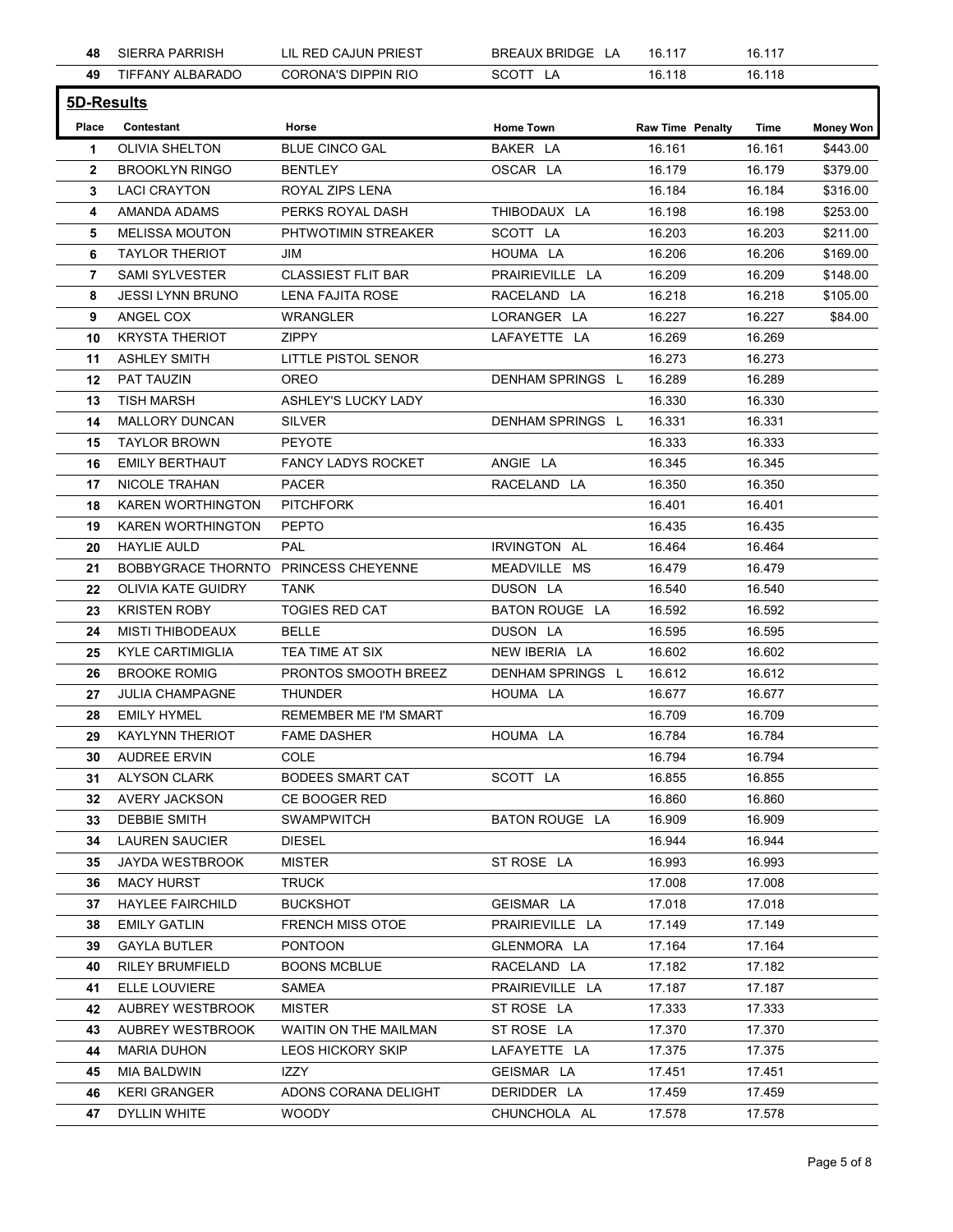| 48    |                                              |                                          |                            |                         |            |                        |                  |
|-------|----------------------------------------------|------------------------------------------|----------------------------|-------------------------|------------|------------------------|------------------|
|       |                                              |                                          |                            |                         |            |                        |                  |
|       |                                              |                                          |                            |                         |            |                        |                  |
|       |                                              |                                          |                            |                         |            |                        |                  |
|       |                                              |                                          |                            |                         |            |                        |                  |
|       |                                              |                                          |                            |                         |            |                        |                  |
|       |                                              |                                          |                            |                         |            |                        |                  |
|       |                                              |                                          |                            |                         |            |                        |                  |
|       |                                              |                                          |                            |                         |            |                        |                  |
|       |                                              |                                          |                            |                         |            |                        |                  |
|       |                                              |                                          |                            |                         |            |                        |                  |
|       | <b>MALYN DENNIS</b>                          | <b>SANDY JAMES</b>                       | GONZALES LA                | 17.644                  |            | 17.644                 |                  |
| 49    | <b>BRYLEE VIARS</b>                          | <b>GRACE</b>                             | GULFPORT MS                | 17.670                  |            | 17.670                 |                  |
| 50    | <b>BETTLYN BABIN</b>                         | <b>STREKN IN TEXAS BARS</b>              | DERIDDER LA                | 17.703                  |            | 17.703                 |                  |
| 51    | <b>LAYNE SMITH</b>                           | <b>EVIE</b>                              |                            | 17.710                  |            | 17.710                 |                  |
| 52    | KINLEY STARKEY                               | PRISSY                                   | LORANGER LA                | 19.005                  |            | 19.005                 |                  |
| 53    | MAKENNA BABIN                                | <b>FRECK PEP RIO</b>                     | SAINT AMANT LA             | 19.074                  |            | 19.074                 |                  |
| 54    | <b>CAMI SAUCIER</b>                          | YELLER                                   |                            | 19.464                  |            | 19.464                 |                  |
|       | <b>55 SOPHIE BADEAUX</b>                     | ROADIE                                   | HOUMA LA                   | 19.921                  |            | 19.921                 |                  |
|       | <b>No Time-Results</b>                       |                                          |                            |                         |            |                        |                  |
| Place | Contestant                                   | Horse                                    | <b>Home Town</b>           | <b>Raw Time Penalty</b> |            | Time                   | <b>Money Won</b> |
|       | RYLEE JO MARYMAN                             | <b>CLARKS BILLY BOY</b>                  | <b>SAINT FRANCISVILLE</b>  | 14.174                  |            | 100 914.174            |                  |
|       | ELIZABETH BROUSSARD                          | BRAND ME LUCKY                           | ESTHERWOOD LA              | 14.291                  | 100        | 914.291                |                  |
|       | ELIZABETH BROUSSARD MISS MEGA ROYAL          |                                          | ESTHERWOOD LA              | 14.319                  | 100        | 914.319                |                  |
|       | ALISHEA BROUSSARD<br><b>KASIDI SMART</b>     | STREAKIN POCO FLAME                      | ESTERWOOD LA               | 14.321                  | 100        | 914.321                |                  |
|       | KATTI BREAUX                                 | BR HAI FLYIN DASH<br><b>WIMPYS HAIDA</b> | NEWTON MS<br>CROWLEY LA    | 14.431<br>14.461        | 100        | 100 914.431<br>914.461 |                  |
|       | <b>SHAE FRANKLIN</b>                         | <b>ALICE</b>                             | ORANGE TX                  | 14.477                  | 100        | 914.477                |                  |
|       | <b>BAILEY CARROLL</b>                        | <b>BA BATMAN</b>                         | ZACHARY LA                 | 14.554                  | 100        | 914.554                |                  |
|       | <b>BAILEY CARROLL</b>                        | <b>CHASEN LENA</b>                       | ZACHARY LA                 | 14.681                  | 100        | 914.681                |                  |
|       | MEAGAN LAVIOLETTE                            | <b>MISS FIREWATER HOTTIE</b>             | RAYNE LA                   | 14.688                  | 100        | 914.688                |                  |
|       | <b>KENEDIE RICHARDSON</b>                    | LOUISE                                   | JACKSON LA                 | 14.700                  | 100        | 914.700                |                  |
|       | <b>SHAE FRANKLIN</b>                         | MC.                                      | ORANGE TX                  | 14.845                  | 100        | 914.845                |                  |
|       | ANGELA RICHARDSON                            | CHIEF                                    | JACKSON LA                 | 14.896                  | 100        | 914.896                |                  |
|       | <b>KYLIE AVERETT</b><br>KORTNEY LEE          | <b>GOLD STREAKING LEO</b><br>WUZZ UP DOC | LORANGER LA<br>WALKER LA   | 14.903<br>14.908        | 100<br>100 | 914.903<br>914.908     |                  |
|       | PERRI JEAN PREJEANT                          | DASH                                     | GIBSON LA                  | 14.916                  | 100        | 914.916                |                  |
|       | <b>KAITLYN RYDER</b>                         | FRED                                     | MAURICE LA                 | 14.924                  | 100        | 914.924                |                  |
|       | <b>KYLIE KENNEDY</b>                         | FLITS JITTER BUG                         | MADISONVILLE LA            | 14.945                  | 100        | 914.945                |                  |
|       | JO ANNE CANGELOSI                            | FLIT N GET IT                            | COVINGTON LA               | 14.967                  | 100        | 914.967                |                  |
|       | <b>MOLLY MANGUM</b>                          | <b>SCAT DADDY DASH A BIT</b>             | PETAL MS                   | 15.004                  | 100        | 915.004                |                  |
|       | <b>LORRAINE BESSON</b>                       | MAN                                      | LABADIEVILLE LA            | 15.012                  |            | 100 915.012            |                  |
|       | <b>BRITTANY IRWIN</b>                        | <b>HOPE</b>                              | ROBERTSDALE AL             | 15.019                  | 100        | 915.019                |                  |
|       | <b>VICTORIA PRICE</b>                        | DUALS LIL PISTOL                         | ZACHARY LA                 | 15.053                  | 100        | 915.053                |                  |
|       | <b>EMILY BOURG</b>                           | <b>BEBE</b>                              | RACELAND LA                | 15.103                  | 100        | 915.103                |                  |
|       | <b>EMILY BERTHAUT</b><br><b>TYLER CROSBY</b> | <b>TAYLORS SASSY GIRL</b><br>PEANUT      | ANGIE LA<br>SEMINARY MS    | 15.107<br>15.112        | 100<br>100 | 915.107<br>915.112     |                  |
|       | <b>TRISTEN CAIN</b>                          | <b>BECO</b>                              | PRIDE LA                   | 15.113                  | 100        | 915.113                |                  |
|       | ANGIE JEAN                                   | OKEY DOKEY CORONA                        | PEARL RIVER LA             | 15.130                  | 100        | 915.130                |                  |
|       | <b>LACI HADLEY</b>                           | PROMISE ME HANK                          | MARINGOUIN LA              | 15.148                  | 100        | 915.148                |                  |
|       | LINDSEY MILLER                               | <b>FRENCH KISSED FAME</b>                | PEARL MS                   | 15.160                  | 100        | 915.160                |                  |
|       | <b>GABRIELLE JONES</b>                       | <b>COOSAMINT PATTI</b>                   | GRAY LA                    | 15.167                  | 100        | 915.167                |                  |
|       | OLIVIA KATE GUIDRY                           | TURN IN ON FAITH                         | DUSON LA                   | 15.177                  | 100        | 915.177                |                  |
|       | <b>DUSTIN ANGELLE</b>                        | A PEPPER SMOOTHIE                        | LAFAYETTE LA               | 15.195                  | 100        | 915.195                |                  |
|       | <b>TYLER CROSBY</b>                          | <b>FROSTY</b>                            | SEMINARY MS                | 15.229                  | 100        | 915.229                |                  |
|       | ALISHEA BROUSSARD                            | MAX BET BIANKUS                          | ESTERWOOD LA               | 15.239                  | 100        | 915.239                |                  |
|       | DUSTIN ANGELLE<br><b>KAITLYN RYDER</b>       | VF BORN TA MAKE CASH<br>NUDE AND NAUGHTY | LAFAYETTE LA<br>MAURICE LA | 15.258<br>15.281        | 100        | 915.258<br>100 915.281 |                  |
|       | <b>TREY PIGFORD</b>                          | JESSIES GOT PEP                          | AMITE LA                   | 15.288                  | 100        | 915.288                |                  |
|       | <b>BRANDIE DURHAM</b>                        | <b>ROSEY</b>                             | ZACHARY LA                 | 15.305                  | 100        | 915.305                |                  |
|       | <b>MAKENNA BABIN</b>                         | <b>IMANONSTOP GOOSE</b>                  | SAINT AMANT LA             | 15.311                  | 100        | 915.311                |                  |
|       |                                              | BR HAVENS FIRE                           |                            |                         |            |                        |                  |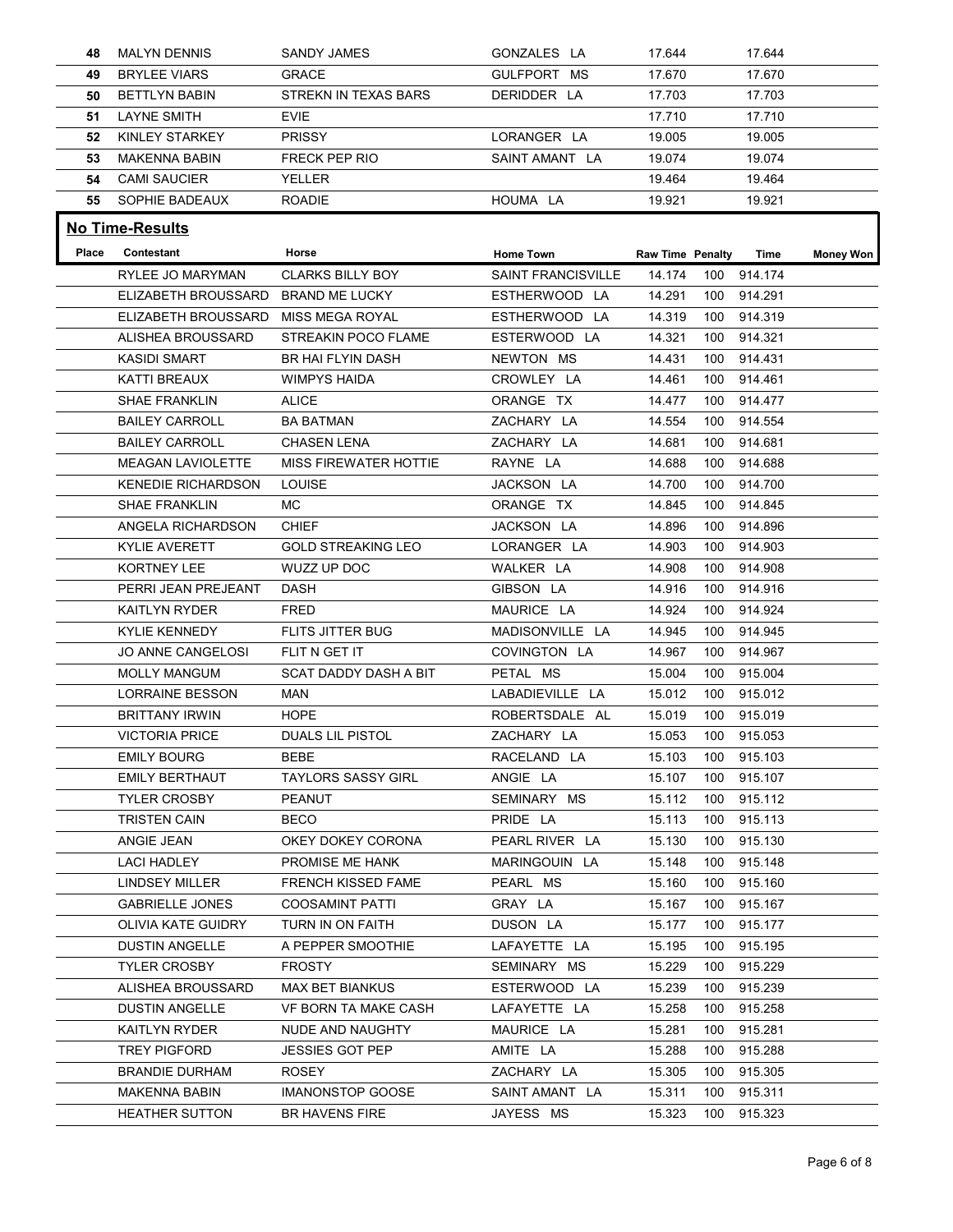| <b>LINDSEY RICHARD</b>                                 | DELTAS DUN LOPPEN                          | ARNAUDVILLE LA                    | 15.324           | 100        | 915.324                |  |
|--------------------------------------------------------|--------------------------------------------|-----------------------------------|------------------|------------|------------------------|--|
| <b>ALYSON CLARK</b>                                    | SURPRISE IMA FLIT                          | SCOTT LA                          | 15.339           | 100        | 915.339                |  |
| MICHELLE BEGNAUD                                       | <b>MCCRAYS MEMORY</b>                      | DUSON LA                          | 15.353           | 100        | 915.353                |  |
| <b>SUMMER THERIOT</b>                                  | <b>CIRBY</b>                               | BATON ROUGE LA                    | 15.356           | 100        | 915.356                |  |
| BOBBYGRACE THORNTO CAMILOT FLIT<br><b>KASIDI SMART</b> |                                            | MEADVILLE MS<br>NEWTON MS         | 15.388<br>15.389 | 100<br>100 | 915.388<br>915.389     |  |
| <b>LACI HADLEY</b>                                     | A COOL DYNAMO<br><b>SC RAPID REPLAY</b>    | MARINGOUIN LA                     | 15.392           | 100        | 915.392                |  |
| PAT TAUZIN                                             | <b>GHOST</b>                               | DENHAM SPRINGS L                  | 15.453           | 100        | 915.453                |  |
| <b>KRISTEN ROBY</b>                                    | FIRST DOWN GUY                             | <b>BATON ROUGE LA</b>             | 15.494           | 100        | 915.494                |  |
| KALIE CORLEY                                           | AN EFFORT N FIRE                           | BROUSSARD LA                      | 15.536           | 100        | 915.536                |  |
| <b>HAYLEE FAIRCHILD</b>                                | LAND COMMANDER                             | GEISMAR LA                        | 15.559           | 100        | 915.559                |  |
| <b>KENEDIE RICHARDSON</b><br><b>STEVIE ROBERT</b>      | <b>BUSTER</b><br>TOO SUEN TO SHINE         | JACKSON LA<br>GONZALES LA         | 15.597<br>15.609 | 100<br>100 | 915.597<br>915.609     |  |
| <b>KARLEE SCHULKENS</b>                                | <b>ROCKY</b>                               | SLIDELL LA                        | 15.626           |            | 100 915.626            |  |
| JODIE SUMMERS                                          | EXTRA BAD N BOUJEE                         | SORRENTO LA                       | 15.628           | 100        | 915.628                |  |
| <b>BERT CHIASSON</b>                                   | <b>BRISCO FORTUNE GETTE</b>                | WAGGAMAN LA                       | 15.663           |            | 100 915.663            |  |
| <b>ABIGAIL STAFFORD</b>                                | <b>MARGO</b>                               | GONZALES LA                       | 15.682           | 100        | 915.682                |  |
|                                                        | MEGAN DAUGHENBAUGH MACS LEO LOLLIPOP       | IOWA LA                           | 15.713           | 100        | 915.713                |  |
| <b>BRODY HICKMAN</b><br><b>BAILEE HARP</b>             | SIX PACKIN' OUTLAW<br>LENA'S RED MONEY     | ETHEL LA                          | 15.730<br>15.769 | 100        | 915.730<br>100 915.769 |  |
| SOPHIA GIL                                             | JD                                         | LAPLACE LA                        | 15.778           | 100        | 915.778                |  |
| <b>MORGAN HOLMES</b>                                   | ROJO EL DIABLO DUNIT                       | ROBERT LA                         | 15.808           | 100        | 915.808                |  |
| <b>MILLIE BANKSTON</b>                                 | SHADY                                      |                                   | 15.831           | 100        | 915.831                |  |
| DARLENE MORAN                                          | DTF DAUNTLESS CHICK                        | SANDY HOOK MS                     | 15.844           | 100        | 915.844                |  |
| <b>HEATHER SUTTON</b>                                  | RAISE A SPECIAL SHOW                       | JAYESS MS                         | 15.850           | 100        | 915.850                |  |
| PRESLEIGH VARNADO<br><b>JENNIFER TUGGLE</b>            | <b>GAME ON HIGH</b><br>WILLIE              | FRANKLINTON LA<br>CANKTON LA      | 15.858<br>15.875 | 100<br>100 | 915.858<br>915.875     |  |
| SUMMER THERIOT                                         | <b>BELL</b>                                | BATON ROUGE LA                    | 15.880           | 100        | 915.880                |  |
| NICOLE TRAHAN                                          | <b>PIXIE</b>                               | RACELAND LA                       | 15.892           | 100        | 915.892                |  |
| <b>MALYN DENNIS</b>                                    | <b>KEEP STREAKIN SABLE</b>                 | GONZALES LA                       | 15.912           | 100        | 915.912                |  |
| <b>GRACE TAYLOR</b>                                    | JOHN Q                                     | OCEAN SPRINGS M                   | 15.922           | 100        | 915.922                |  |
| <b>LAYNEE GREER</b>                                    | PEPPYS BAR LEO                             | GONZALES LA                       | 15.933           | 100        | 915.933                |  |
| <b>BRANDON FORTNEY</b><br>SAMI SYLVESTER               | I CAUGHT YA LOOKING<br>ETTAS YELLOW HANKIE | BATON ROUGE LA<br>PRAIRIEVILLE LA | 15.965<br>15.997 | 100        | 915.965<br>915.997     |  |
| <b>HARLEE SHARPE</b>                                   | ROYAL BLUE DOLLAR                          |                                   | 16.090           | 100<br>100 | 916.090                |  |
| <b>BRADEN HICKMAN</b>                                  | G ROCK                                     |                                   | 16.217           | 100        | 916.217                |  |
| <b>BRITTNEY STOKES</b>                                 | SASSY                                      | FRANKLINTON LA                    | 16.232           | 100        | 916.232                |  |
| <b>KRYSTA THERIOT</b>                                  | ZIGGY                                      | LAFAYETTE LA                      | 16.335           | 100        | 916.335                |  |
| <b>KYLIE AVERETT</b>                                   | <b>HEATHS CLASSIC JAZZ</b>                 | LORANGER LA                       | 16.348           | 100        | 916.348                |  |
| <b>BRITTNEY STOKES</b>                                 | JASPER HYE SETTY                           | FRANKLINTON LA                    | 16.378           | 100        | 916.378                |  |
| <b>HILLARY MCGREGOR</b><br><b>SHONNI OSWALD</b>        | DAWNING RAINSTORM<br>SHEZA MYAH POCO ROSE  | KENTWOOD LA<br>FOLSOM LA          | 16.421<br>16.488 | 100<br>100 | 916.421<br>916.488     |  |
| AUBREY WESTBROOK                                       | <b>BO</b>                                  | ST ROSE LA                        | 16.645           | 100        | 916.645                |  |
| <b>BRITTANY IRWIN</b>                                  | JET                                        | ROBERTSDALE AL                    | 16.752           | 100        | 916.752                |  |
| ELLA POOLEY                                            | <b>SUGAR</b>                               |                                   | 16.892           | 100        | 916.892                |  |
| KATIE DUNCAN                                           | JEWELS                                     | CROSSETT AR                       | 17.053           | 100        | 917.053                |  |
| <b>CARLIE CLARK</b>                                    | <b>SCOOBY</b>                              | DUSON LA                          | 17.228           | 100        | 917.228                |  |
| ALISA LANDRY                                           | MARE                                       | GONZALES LA                       |                  |            | 17.555 100 917.555     |  |
| KAITLYN ROBICHAUX                                      | <b>TARZAN</b><br><b>BIGTIME DASHER</b>     | RACELAND LA<br>OSCAR LA           | 17.776           | 100        | 917.776                |  |
| <b>BROOKLYN RINGO</b>                                  |                                            |                                   | 17.808           | 100        | 917.808                |  |